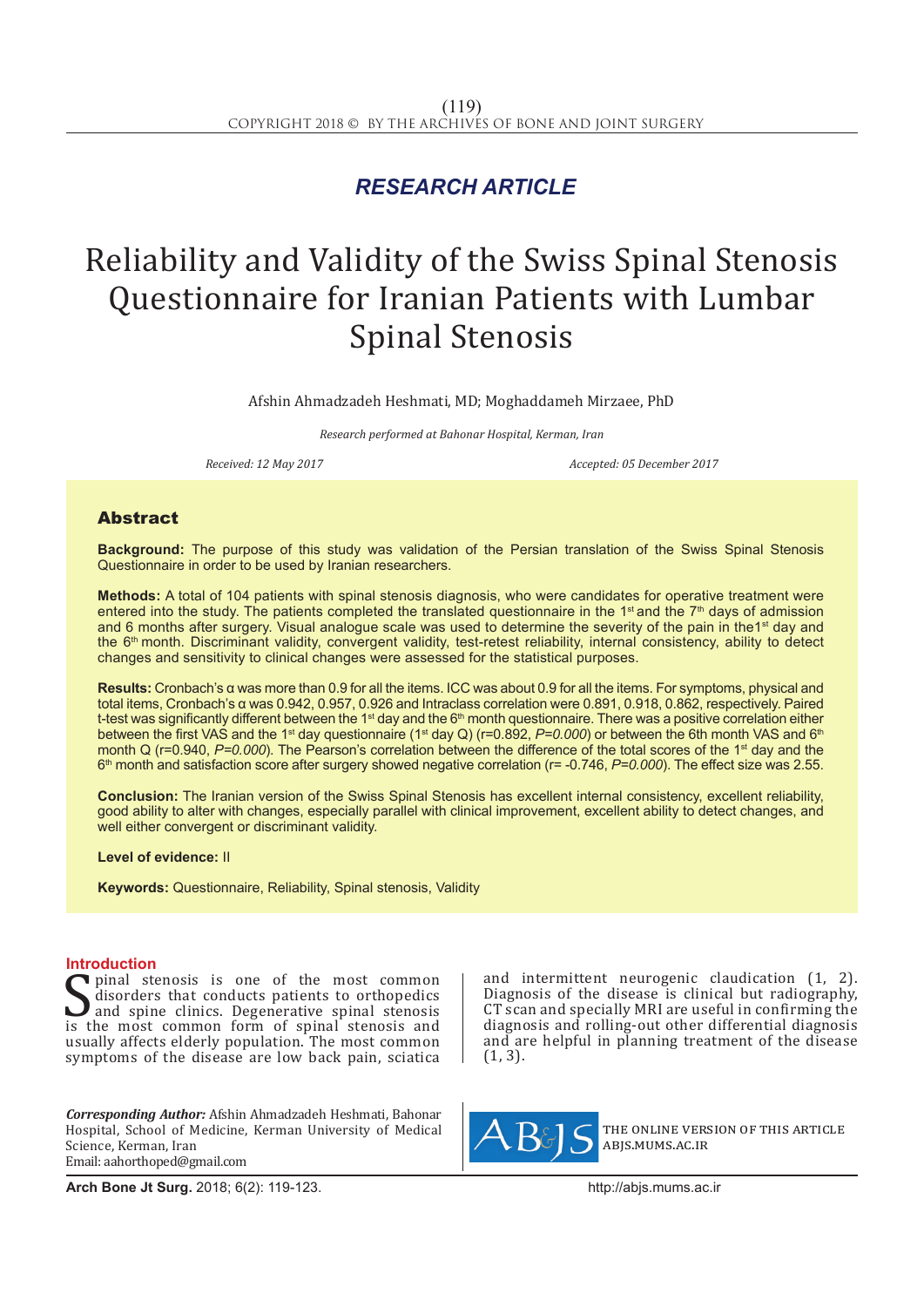For making standard documentation and communication between publics, we need a uniform language and various questionnaires are our tools for this purpose. So these questionnaires must be standard and reliable in each nation. One of the most useful ones is Swiss Spinal Stenosis that was introduced by Stucki in 1996 and its reliability and validity have been challenged in many studies(4-6). Accordingly, we decided to translate and validate it in order to provide a standard questionnaire for Iranian researchers.

Swiss questionnaire has 18 questions. The first 7 questions are related to patient's symptoms. The first three questions are related to pain (severity, frequency and back pain) and the last four questions are related to neuroischemic symptoms (numbness or tingling, weakness and balance disturbance). Each question is scored from 1 to 5. Thus the maximum score, which can be achieved from this domain, is 35. The next 5 questions are related to physical activity of patients, and each question is scored from 1 to 4 (maximum 20 scores). Higher score means more severity of the disease. The last 6 questions are about satisfaction of patients after surgical treatment, and each is scored from 1 to 4. Higher score means less satisfaction from the surgery.

#### **Materials and Methods**

All patients with lumbar spinal stenosis who were candidates for surgical treatment were included in the study. Patients completed the translated forms of the Swiss Spinal Stenosis Questionnairein the first day of admission ( $1<sup>st</sup>$  day Q). These forms were completed again after one week but before surgery  $(7<sup>th</sup>$  day Q). And finally, the patients completed the questionnaires and satisfactory questions 6 months after surgery (6<sup>th</sup> month Q). Visual analogue scale (VAS) was used for detecting the severity of the pain on the first day and the 6th month after surgery. All the analyses were performed using SPSS 22.

#### *Translation process*

For face and content validity of the Iranian translated questionnaire, it was presented to our spine surgeons and neurosurgeons co-workers to ensure used terminologies in the questionnaire are the same as the usual idioms employed by patients in clinics and were consistent with terminologies written in textbooks. Then this questionnaire was back-translated to English by an English master in our university, familiar with medical terminologies but un-aware of the original Swiss Questionnaire. Subsequently, the back-translated copy was compared with the original copy in order to resolve differences, so the final translated copy was prepared for validation.

#### *Validity*

To evaluate discriminant validity, paired t-test was used between the 1st day 0 and the  $6<sup>th</sup>$  month 0 (7). 0.05 was used as the significance level. For convergent validity, the 1<sup>st</sup> day  $\tilde{Q}$  and the 6<sup>th</sup> month Q were

compared with the corresponding VAS using Pearson correlation (8).

#### *Reliability*

Test-retest reliability was detected by the intraclass correlation coefficients (ICCs) and 95% confidence interval using the two pre-operative questionnaires  $(1<sup>st</sup>$ day Q and 7th day Q). Internal consistency was assessed by Cronbach's  $\alpha$  using the 1<sup>st</sup> day Q.

#### *Ability to detect changes*

Effect size was used to detect the ability of the questionnaire to determine clinical changes as it is one of the most common methods for this purpose (9). The  $1^{st}$  day Q and the 6<sup>th</sup> month Q were used to calculate it. The value of 0.2 or less represents low, and value of 0.8 or more represents high ability to detect changes (10).

#### *Sensitivity to clinical changes*

Pearson's correlation was used in order to determine the ability of the questionnaire to change after treatment. For this purpose, the difference between the total scores of the 1<sup>st</sup> day Q and the  $6<sup>th</sup>$  month Q was calculated, and its correlation and score of satisfaction from surgery were determined. Negative correlation represented the sensitivity to clinical changes because the higher score of satisfaction questions means the less satisfaction from surgery.

#### **Results**

A total of 104 patients (68 women and 36 men) with mean age  $58.96 \pm 1.07$  years (39 – 85) with lumbar spinal stenosis diagnosis were entered into the study. All the patients have been performed conservative treatment with no satisfactory results. Thus, they stood as candidates for surgical treatment. Standing radiography and MRI were requested for all the patients and other para-clinic evaluation such as CT scan, bone densitometry and electrodiagnostic studies were requested if indicated for confirming the diagnosis and rolling-out other differential diagnosis and performing operative plane.

The mean scores of the questionnaires are summarized in Table 1. The mean score of VAS of the  $1<sup>st</sup>$  day 0 and the 6<sup>th</sup> month Q were  $7.33 \pm 0.65$  (6 – 9) and  $4.92 \pm 7.33$ (4 – 6), respectively.

The Cronbach's  $\alpha$  of the symptom and physical scales were above 0.9 and the details are listed in Table 2.

The results of the test-retest and intraclass correlation coefficient between the  $1^{st}$  day Q and the  $7^{th}$  day Q are summarized in Table 3.

The results of the paired t-test between the  $1<sup>st</sup>$  day Q and the  $6<sup>th</sup>$  month Q in order to determine discriminant validity showed significant difference in all the items as shown in Table 4. About convergent validity, there was a positive correlation either between the first VAS and the  $1<sup>st</sup>$  day Q (r=0.892, *P=0.000*) or between the 6<sup>th</sup> month VAS and the 6th month Q (r=0.940, *P=0.000*).

The mean total score of the  $1^{st}$  day Q and the  $6^{th}$  month Q was 40.23 and 24.38, respectively. And the standard deviation of the total score of the  $1<sup>st</sup>$  day Q was 6.22.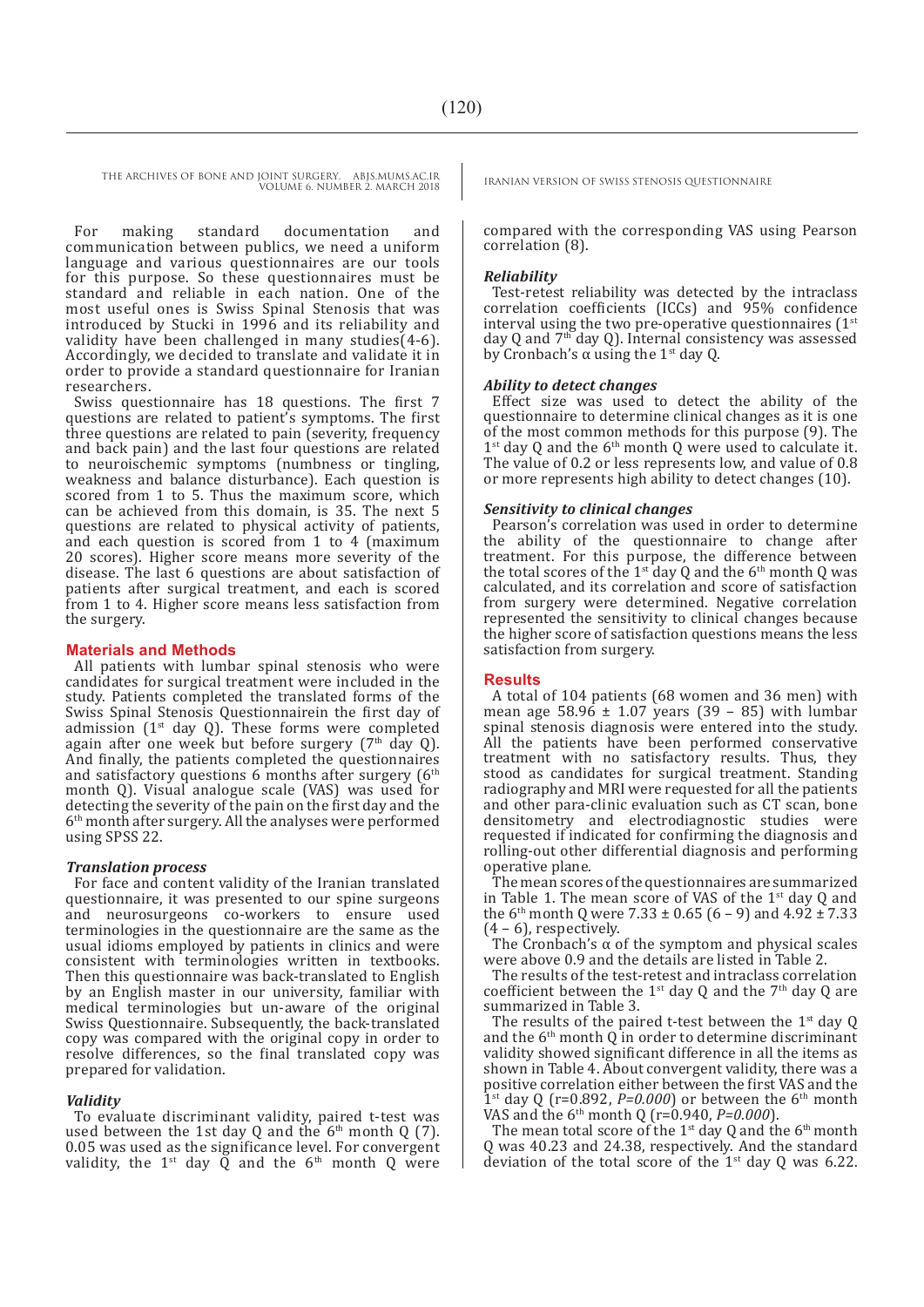| Table 1. The Mean Scores of the Questionnaire on the 1 <sup>st</sup> and $7th$ Days before Surgery and 6 <sup>th</sup> Months<br>after Surgery and the Mean Score of Satisfaction after Surgery |                      |                      |                                |  |  |
|-------------------------------------------------------------------------------------------------------------------------------------------------------------------------------------------------|----------------------|----------------------|--------------------------------|--|--|
| <b>Questionnaire items</b>                                                                                                                                                                      | $1st$ day $0 \pm SD$ | $7th$ day $0 \pm SD$ | $6th$ month $0 \pm SD$         |  |  |
| symptoms                                                                                                                                                                                        | $23.31 \pm 4.70$     | $23.04 \pm 4.13$     | $14.02 \pm 4.86$               |  |  |
|                                                                                                                                                                                                 | $(14 - 34)$          | $(16 - 34)$          | $(7 - 28)$                     |  |  |
| Physical                                                                                                                                                                                        | $15.27 \pm 2.69$     | $15.48 \pm 2.99$     | $10.37 \pm 3.62$               |  |  |
|                                                                                                                                                                                                 | $(9 - 20)$           | $(8 - 20)$           | $(5 - 17)$                     |  |  |
| Total                                                                                                                                                                                           | $38.56 \pm 6.09$     | $38.52 \pm 5.73$     | $24.38 \pm 7.42$               |  |  |
|                                                                                                                                                                                                 | $(28 - 52)$          | $(30 - 52)$          | $(13 - 40)$                    |  |  |
| Satisfaction after surgery                                                                                                                                                                      |                      | $\overline{a}$       | $10.65 \pm 4.50$<br>$(6 - 24)$ |  |  |

| Table 2. The Cronbach's $\alpha$ of queationnaire items on 1 <sup>st</sup> day<br>of admission |                     |  |  |
|------------------------------------------------------------------------------------------------|---------------------|--|--|
| <b>Questionnaire items</b>                                                                     | Cronbach's $\alpha$ |  |  |
| Symptoms                                                                                       | 0.942               |  |  |
| physical                                                                                       | 0.957               |  |  |
| total                                                                                          | 0.926               |  |  |

| Table 3. The results of test-retest between $1st$ day Q and $7th$<br>day 0 |       |                 |         |  |  |
|----------------------------------------------------------------------------|-------|-----------------|---------|--|--|
| <b>Questionnaire items</b>                                                 | ICC.  | CI 95%          | P value |  |  |
| symptoms                                                                   | 0.891 | $0.843 - 0.925$ | 0.000   |  |  |
| physical                                                                   | 0.918 | $0.881 - 0.943$ | 0.000   |  |  |
| total                                                                      | 0.862 | $0.803 - 0.904$ | 0.000   |  |  |

| Table 4. The results of paired t test between $1^{st}$ day Q and $6^{th}$ month Q in order to determine discriminant validity |                      |                        |         |  |  |
|-------------------------------------------------------------------------------------------------------------------------------|----------------------|------------------------|---------|--|--|
| Questionnaire items                                                                                                           | $1st$ day $0 \pm SD$ | $6th$ month $0 \pm SD$ | P value |  |  |
| symptoms                                                                                                                      | $25.04 \pm 4.91$     | $14.02 \pm 4.86$       | 0.000   |  |  |
| physical                                                                                                                      | $15.19 \pm 3.41$     | $10.37 \pm 3.62$       | 0.000   |  |  |
| total                                                                                                                         | $40.23 \pm 6.22$     | $24.38 \pm 7.42$       | 0.000   |  |  |

Thus, 2.55 is the calculated effect size in order to determine the ability to detect changes.

Pearson's correlation between the difference of the total scores of the  $1^{st}$  day Q and the  $6^{th}$  month Q and satisfaction score after surgery was used in order to determine the sensitivity of the questionnaire to clinical changes. The result was negative in correlation with a significant difference (r= -0.746, *P=0.000*).

#### **Discussion**

Degeneration of the intervertebral disc is the most common cause of low back pain and the final sequence of it, is degenerative lumbar spinal stenosis (11). Low back pain, sciatica and intermittent neurogenic claudication are the most common complaints of patients (12). Treatment may be nonsurgical but according to the degenerative nature of the disease, it is usually progressive and surgical intervention may be required finally as spinal stenosis is one of the most common reason of spinal surgery among older population in the United State (13). In order to communicate between researchers, we need a standard language. Thus, classifications and outcome questionnaires become important. Swiss Spinal Stenosis Questionnaire, also named Zurich claudication questionnaire and Brigham spinal stenosis questionnaire is one of the most common tools for this purpose. As a result, we tried to test its reliability and validity when translated in Persian language.

We used Cronbach's α for internal consistency of our translated questionnaire (14). It looks the questionnaire for homogeneity of the questions. 0.7 or higher values mean satisfactory reliability for comparing the two groups, however, for clinical purposes, the value of 0.9 or above is usually needed (15). This is the result obtained from our study in all domains of the questionnaire.

Repeated reliability means that the questionnaire must lead approximately the same results over a period of time, when completed by the same patient. It is tested with test-retest and intraclass correlation coefficient and the result is a number between 0 and 1. Bigger number, gives the greater reliability. Generally, the value between 0.6 to 0.8 means good and the value greater than 0.8 means excellent reliability (16). Portney and Watkins believed that ICC must reach 0.9 for clinical purposes (17). Our translation is very near to this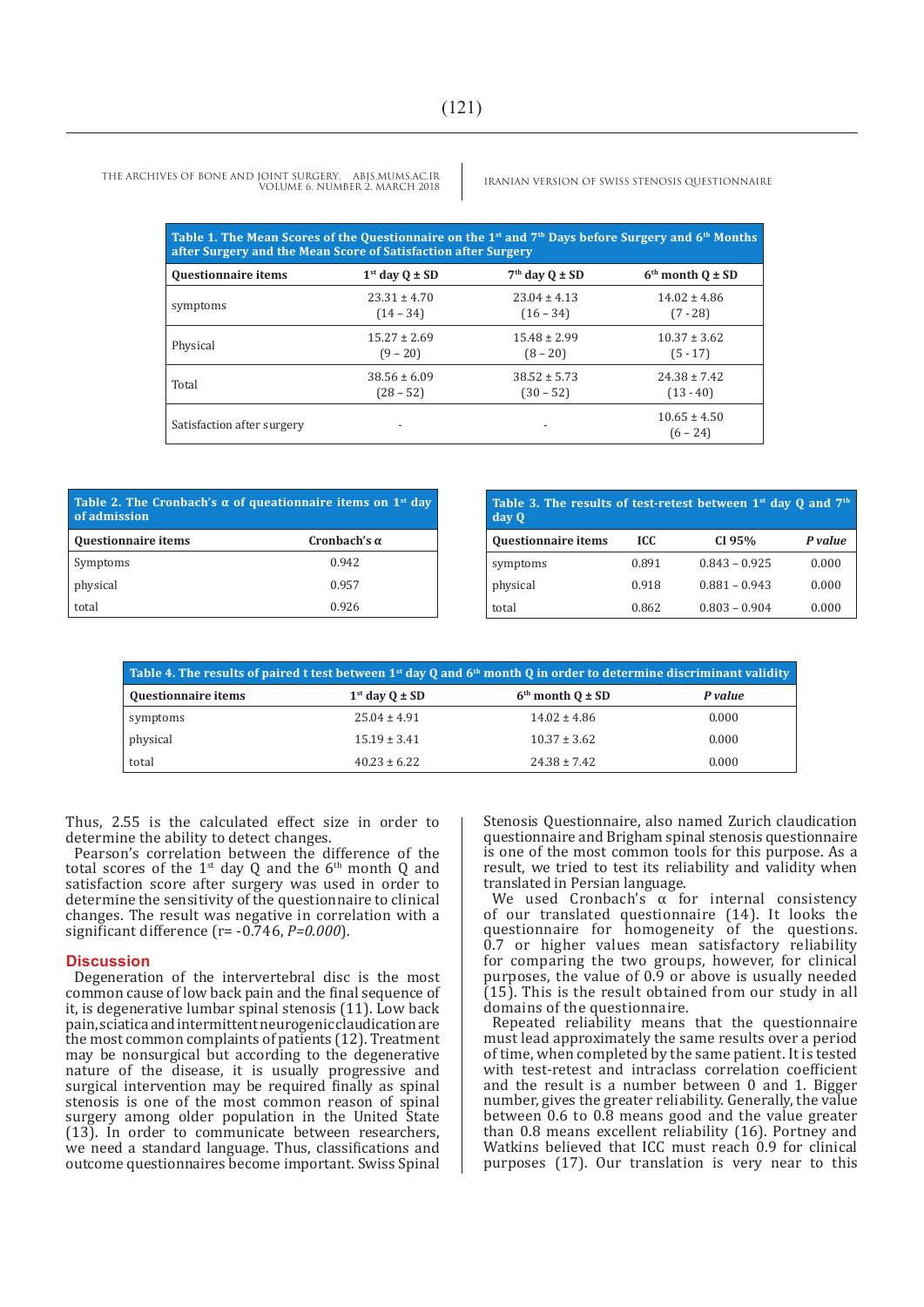criterion. Thus, Iranian version of the questionnaire has excellent reliability.

Surgical treatment of lumbar stenosis usually is successful and satisfactory for patients. The 6<sup>th</sup> month Q was different significantly from the  $1<sup>st</sup>$  day Q and this means Iranian version has good ability to alter with changes and to clarify if these changes are parallel to improvement of symptoms of patients, we used satisfactory questions of the questionnaire. There was a negative correlation between the difference of  $1$ <sup>st</sup> day and  $6$ <sup>th</sup> month questionnaire and satisfaction of the patients. Increase in the score of satisfaction after surgery means less satisfaction of patients from treatment. Therefore, the larger the difference between  $1<sup>st</sup>$  day Q and 6<sup>th</sup> month Q results, more improvements, and less score of satisfactory questions.

The effect size is a tool to clarify the ability to detect changes. The value of 0.2 or less means low ability, but value of 0.8 or more means high ability to detect changes (7). The effect size in our study was 2.55, and this means excellent ability to detect changes.

We used VAS for detecting convergent validity, but it was better to use other questionnaires related to spinal stenosis such as Shuttle Walking Test, Oxford spinal stenosis score, and the Oswestry disability index, but unfortunately none of them have been validated in Iranian version. The results from our analyses shown well either convergent or discriminant validity of the Iranian version of the questionnaire.

The Iranian version of the Swiss Spinal Stenosis Questionnaire has excellent internal consistency, excellent reliability, good ability to alter with changes, especially parallel with clinical improvement, excellent ability to detect changes and well either convergent or discriminant validity.

Our informed consent was obtained from the study participants.

The authors report no conflict of interest concerning the materials or methods used in this study or the findings specified in this paper.

#### **Acknowledgments**

Author acknowledges personnel of the spine clinic of the Bahonar Hospital for their support in performing this study.

Afshin Ahmadzadeh Heshmati MD Bahonar Hospital, School of Medicine, Kerman University of Medical Science, Kerman, Iran

Moghaddameh Mirzaee PhD School of Medicine, Kerman University of Medical Science, Kerman, Iran

#### **References**

- 1. Gardocki RJ, Park AL. Degenerative disorders of the thoracic and lumbar spine. Campbell's operative orthopaedics. 13th ed. Philadelphia, PA: Elsevier; 2017. P. 1695-707.
- 2. Backstrom KM, Whitman JM, Flynn TW. Lumbar spinal stenosis-diagnosis and management of the aging spine. Man Ther. 2011; 16(4):308-17.
- 3. Garfin SR, Herkowitz HN, Mirkovic S. Instructional course lectures, the American academy of orthopaedic surgeons-spinal stenosis. JBJS. 1999; 81(4):572-86.
- 4. Stucki G, Daltroy L, Liang MH, Lipson SJ, Fossel AH, Katz JN. Measurement properties of a self-administered outcome measure in lumbar spinal stenosis. Spine. 1996; 21(7):796-803.
- 5. Comer CM, Conaghan PG, Tennant A. Internal construct validity of the swiss spinal stenosis questionnaire: rasch analysis of a disease-specific outcome measure for lumbar spinal stenosis. Spine. 2011; 36(23):1969-76.
- 6. Pratt RK, Fairbank JC, Virr A. The reliability of the shuttle walking test, the swiss spinal stenosis questionnaire, the Oxford spinal stenosis score, and the oswestry disability index in the assessment of patients with lumbar spinal stenosis. Spine. 2002;

27(1):84-91.

- 7. Komagamine Y, Kanazawa M, Kaiba Y, Sato Y, Minakuchi S. Reliability and validity of a questionnaire for selfassessment of complete dentures. BMC Oral Health. 2014; 14(1):45.
- 8. Yakut E, Düger T, Öksüz Ç, Yörükan S, Üreten K, Turan D, et al. Validation of the Turkish version of the Oswestry Disability Index for patients with low back pain. Spine. 2004; 29(5):581-5.
- 9. Allen PF, McMillan AS, Locker D. An assessment of sensitivity to change of the oral health impact profile in a clinical trial. Community Dent Oral Epidemiol. 2001; 29(3):175-82.
- 10.Cohen J. A power primer. Psychol Bull. 1992; 112(1):155.
- 11.Ahmadzadeh-Heshmati A, Ilka S, Saied AR. Evaluation of biomechanical alteration of the spinal intervertebral discs due to the degenerative process. Feyz J Kashan Univ Med Sci. 2017; 21(3):286-91.
- 12.Truumees E. Spinal stenosis: pathophysiology, clinical and radiologic classification. Instr Course Lect. 2005; 54(1):287-302.
- 13.Lurie JD, Tosteson TD, Tosteson A, Abdu WA, Zhao W, Morgan TS, et al. Long-term outcomes of lumbar